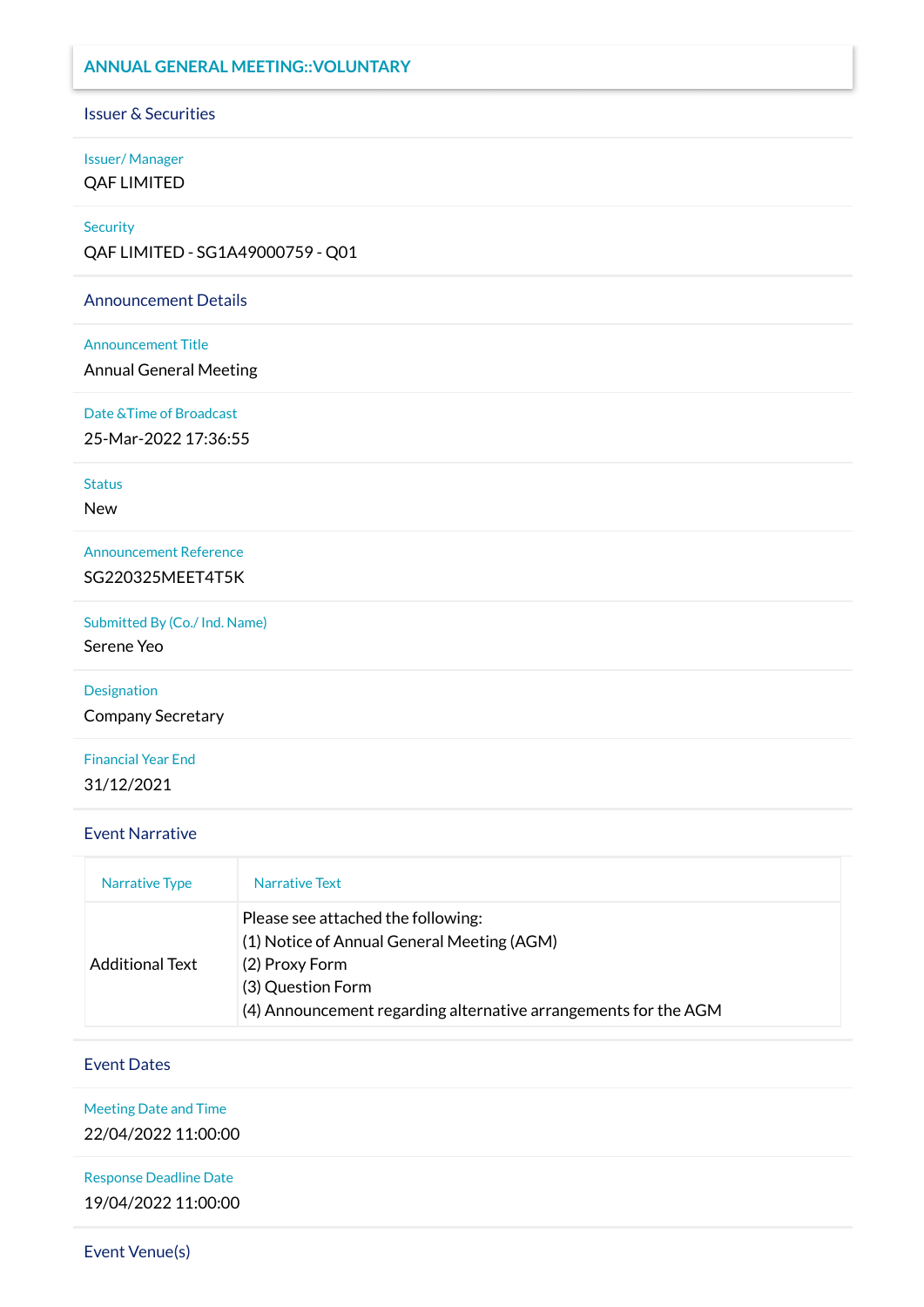| Place                   |                                                                                                                                                                                                           |
|-------------------------|-----------------------------------------------------------------------------------------------------------------------------------------------------------------------------------------------------------|
| Venue(s)                | <b>Venue details</b>                                                                                                                                                                                      |
| <b>Meeting</b><br>Venue | The AGM will be conducted by electronic means. Shareholders will not be able to attend the<br>AGM in person. Please refer to the attached Announcement regarding alternative<br>arrangements for the AGM. |

**Attachments** 

2022 QAF Notice of AGM [final.pdf](https://links.sgx.com/1.0.0/corporate-announcements/9CQ2T0UQK5CS6U0F/708382_2022%20QAF%20Notice%20of%20AGM%20final.pdf)

2022 QAF AGM Proxy Form [final.pdf](https://links.sgx.com/1.0.0/corporate-announcements/9CQ2T0UQK5CS6U0F/708383_2022%20QAF%20AGM%20Proxy%20Form%20final.pdf)

2022 QAF AGM [Question](https://links.sgx.com/1.0.0/corporate-announcements/9CQ2T0UQK5CS6U0F/708384_2022%20QAF%20AGM%20Question%20Form%20final.pdf) Form final.pdf

2022 QAF Alternative [Arrangements](https://links.sgx.com/1.0.0/corporate-announcements/9CQ2T0UQK5CS6U0F/708385_2022%20QAF%20Alternative%20Arrangements%20for%20AGM%20final.pdf) for AGM final.pdf

Total size =568K MB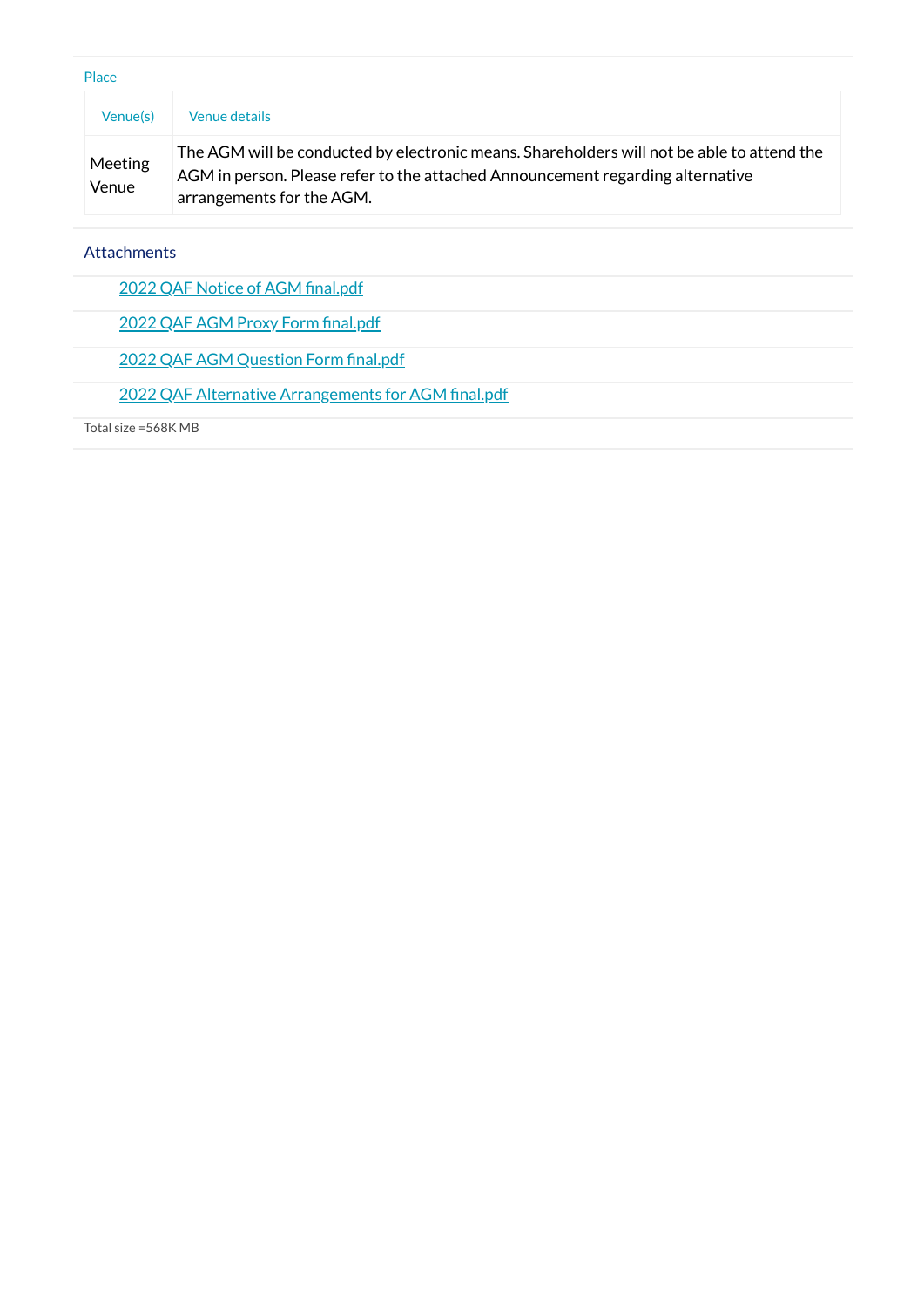# **QAF LIMITED**

Company Registration No. 195800035D (Incorporated in the Republic of Singapore) (the "**Company**")

# **NOTICE OF ANNUAL GENERAL MEETING TO BE HELD ON 22 APRIL 2022**

**NOTICE IS HEREBY GIVEN** that the Annual General Meeting of the Company will be held by way of electronic means on Friday, 22 April 2022 at 11.00 a.m. (Singapore time) to transact the following business:

#### **Ordinary Business**

| 1. | To receive and adopt the Directors' Statement and audited financial statements<br>for the financial year ended 31 December 2021 and auditors' report thereon. | (Resolution 1) |
|----|---------------------------------------------------------------------------------------------------------------------------------------------------------------|----------------|
| 2. | To declare a final tax-exempt (one-tier) dividend of S\$0.04 per ordinary share in<br>respect of the financial year ended 31 December 2021.                   | (Resolution 2) |
| 3. | To re-elect Mr Andree Halim retiring under Regulation 102 of the Company's<br>Constitution.                                                                   | (Resolution 3) |
| 4. | To re-elect Ms Dawn Pamela Lum retiring under Regulation 102 of the<br>Company's Constitution.                                                                | (Resolution 4) |
| 5. | To re-elect Mr Norman Ip under Regulation 112 of the Company's Constitution.                                                                                  | (Resolution 5) |
| 6. | To re-elect Mr Chee Teck Kwong Patrick under Regulation 112 of the Company's<br>Constitution.                                                                 | (Resolution 6) |
| 7. | To approve Directors' fees of up to \$338,333 for the financial year ended 31<br>December 2021 (FY2020: \$345,000).                                           | (Resolution 7) |
| 8. | To re-appoint Ernst & Young LLP as Auditors of the Company and to authorise<br>the Directors to fix their remuneration.                                       | (Resolution 8) |
|    | <b>Special Business</b>                                                                                                                                       |                |

To consider and, if thought fit, to pass the following resolutions as Ordinary Resolutions, with or without modification:

#### **General mandate to issue shares**

- 9. That authority be and is hereby given to the Directors of the Company to:
	- (a) (i) issue shares in the capital of the Company ("**shares**") whether by way of rights, bonus or otherwise; and/or
		- (ii) make or grant offers, agreements or options (collectively "**instruments**") that might or would require shares to be issued during the continuance of this authority or thereafter, including but not limited to the creation and issue of (as well as adjustments to) warrants, debentures or other instruments convertible into shares,

at any time and upon such terms and conditions and for such purposes and to such persons as the Directors may in their absolute discretion deem fit; and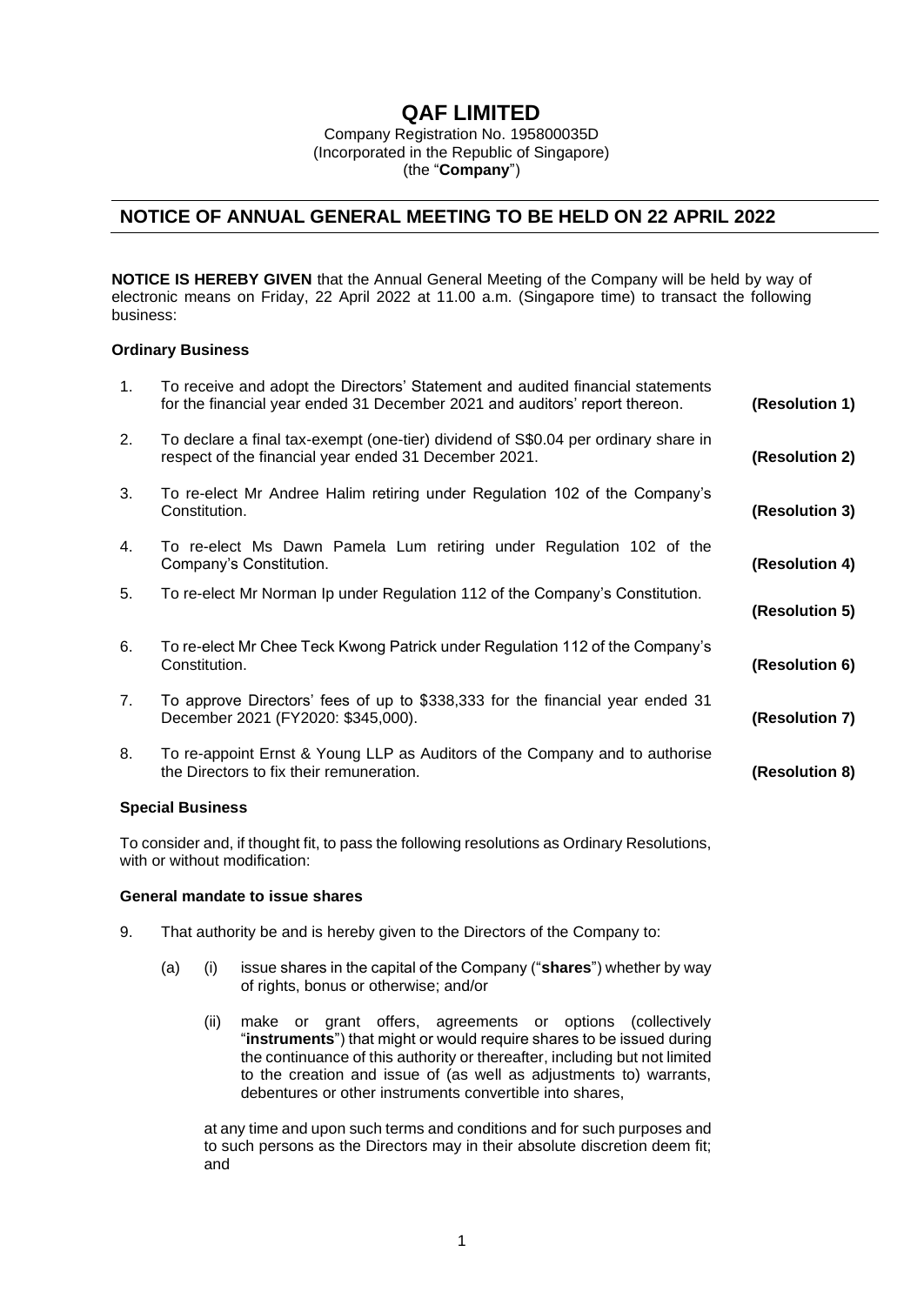(b) (notwithstanding the authority conferred by this Resolution may have ceased to be in force) issue shares in pursuance of any instrument made or granted by the Directors while this Resolution was in force,

### Provided that:

- (1) the aggregate number of shares to be issued pursuant to this Resolution (including shares to be issued in pursuance of instruments made or granted pursuant to this Resolution) does not exceed fifty per cent (50%) of the total number of issued shares of the Company excluding treasury shares and subsidiary holdings (as calculated in accordance with sub-paragraph (2) below), and provided further that where shareholders of the Company are not given the opportunity to participate in the same on a *prorata* basis, then the shares to be issued (including shares to be issued in pursuance of instruments made or granted pursuant to this Resolution) shall not exceed twenty per cent (20%) of the total number of issued shares of the Company excluding treasury shares and subsidiary holdings (as calculated in accordance with sub-paragraph (2) below);
- (2) (subject to such manner of calculation as may be prescribed by the SGX-ST) for the purpose of determining the aggregate number of shares that may be issued under sub-paragraph (1) above, the percentage of the total number of issued shares of the Company excluding treasury shares and subsidiary holdings shall be based on the total number of issued shares in the capital of the Company excluding treasury shares and subsidiary holdings at the time this Resolution is passed, after adjusting for:
	- (i) new shares arising from the conversion or exercise of any convertible securities;
	- (ii) new shares arising from exercising share options or vesting of share awards, provided the options or awards were granted in compliance with the Listing Manual of the SGX-ST; and
	- (iii) any subsequent bonus issue, consolidation or subdivision of shares,

Provided further that adjustments in accordance with sub-paragraphs (2)(i) and (ii) above are only to be made in respect of new shares arising from convertible securities, share options or share awards which were issued and outstanding or subsisting at the time of the passing of this Resolution; and

(3) (unless revoked or varied by the Company in general meeting), the authority conferred by this Resolution shall continue in force until the conclusion of the next Annual General Meeting of the Company or the date by which the next Annual General Meeting of the Company is required by law to be held, whichever is the earlier. **(Resolution 9)**

# **Authority to issue shares under the QAF Limited Scrip Dividend Scheme**

10. That the Directors of the Company be and are hereby authorised to allot and issue from time to time such number of new ordinary shares in the Company as may be required to be allotted and issued under the QAF Limited Scrip Dividend Scheme, on such terms and conditions as may be determined by the Directors and to do all acts and things which they may in their absolute discretion deem necessary or desirable to carry the same into effect. **(Resolution 10)**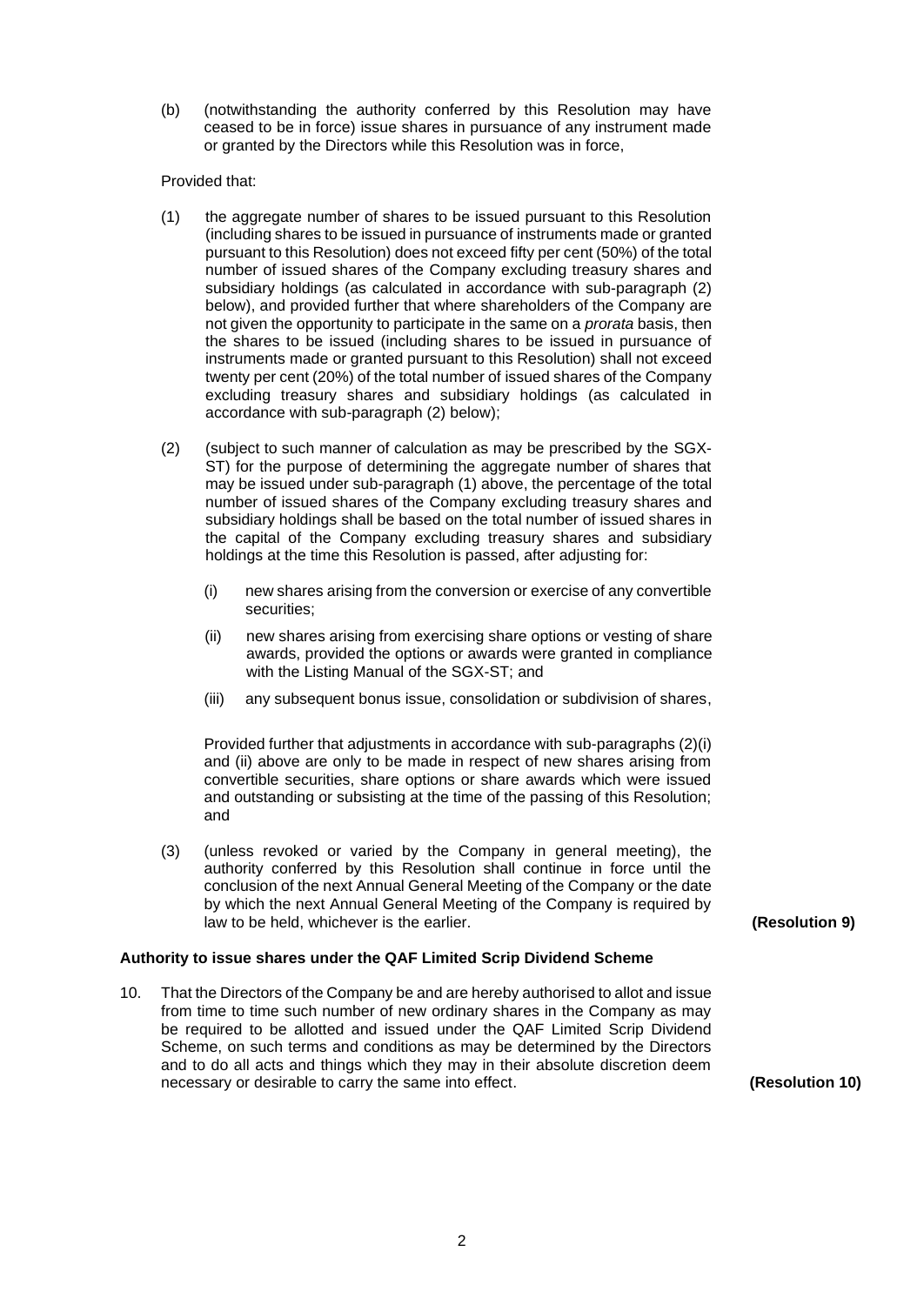#### **Renewal of Interested Person Transactions Mandate**

- 11. That:
	- (a) approval be and is hereby given, for the purposes of Chapter 9 of the Listing Manual of the SGX-ST ("**Chapter 9**"), for the Company and its subsidiaries and associated companies which are considered to be "entities at risk" under Chapter 9, or any of them, to enter into any of the transactions falling within the types of interested person transactions as set out in the Appendix dated 25 March 2022 to the Annual Report (the "**Appendix**"), provided that such transactions are made on normal commercial terms and in accordance with the review procedures for such interested person transactions as set out in the Appendix (the "**IPT Mandate**");
	- (b) the IPT Mandate shall, unless revoked or varied by the Company in general meeting, continue in force until the conclusion of the next Annual General Meeting of the Company or the date by which the next Annual General Meeting of the Company is required by law to be held, whichever is earlier; and
	- (c) the Directors of the Company be and are hereby authorised to do all acts and things as they may in their discretion deem necessary, desirable or expedient in the interests of the Company to give effect to the renewal of the IPT Mandate and/or this Ordinary Resolution. **(Resolution 11)**

By Order of the Board

Serene Yeo Li-Wen Company Secretary

Singapore, 25 March 2022

#### **Explanatory Notes to Resolutions:**

(i) Ordinary Resolutions 3 and 4 are to re-elect Mr Andree Halim and Ms Dawn Pamela Lum who are retiring by rotation pursuant to the Constitution of the Company.

Certain information on these Directors is found in the sections entitled "Board of Directors" and "Additional Information on Directors Seeking Re-Election" of the Annual Report.

(ii) Ordinary Resolutions 5 and 6 are to re-elect Mr Norman Ip and Mr Chee Teck Kwong Patrick pursuant to Regulation 112 of the Company's Constitution.

Certain information on these Directors is found in the sections entitled "Board of Directors" and "Additional Information on Directors Seeking Re-Election" of the Annual Report.

- (iii) Ordinary Resolution 7. Please refer to the section entitled "Corporate Governance Report Remuneration Matters - *Principle 8, Provisions 8.1 and 8.3*" of the Annual Report for information on the proposed fees for non-executive Directors for FY2021.
- (iv) **Special Business**: Ordinary Resolution 9, if passed, will empower the Directors to, *inter alia*, issue shares and/or make or grant instruments, and issue shares in pursuance of such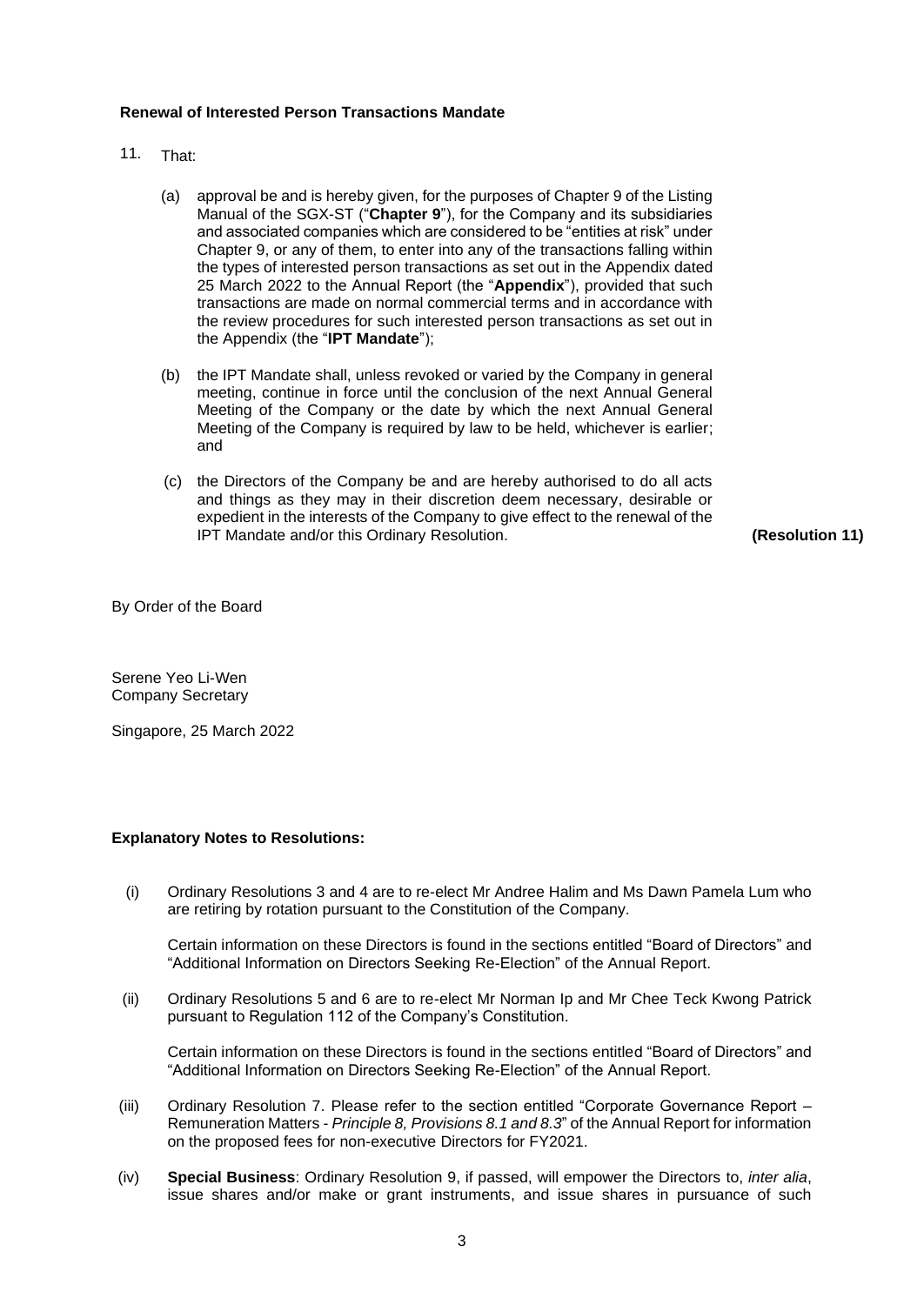instruments. The aggregate number of shares that may be issued (including shares issued in pursuance of instruments) will be subject to a limit of 50% of the total number of issued shares of the Company excluding treasury shares and subsidiary holdings, with a sub-limit of 20% for issues other than on a *prorata* basis to all shareholders of the Company. The 50% limit and the 20% sub-limit shall be calculated based on the total number of issued shares of the Company excluding treasury shares and subsidiary holdings at the time Ordinary Resolution 9 is passed, after adjusting for, *inter alia*, new shares arising from the conversion or exercise of any convertible securities and any subsequent consolidation or subdivision of shares. The authority will continue until the next Annual General Meeting of the Company, or the date by which the next Annual General Meeting is required by law to be held, whichever is earlier (unless such authority is revoked at a general meeting).

- (v) **Special Business**: Ordinary Resolution 10, if passed, will authorise the Directors to issue shares in the capital of the Company pursuant to the QAF Limited Scrip Dividend Scheme (as approved by shareholders in 2006 and as modified from time to time pursuant to such Scheme) to shareholders who, in respect of a qualifying dividend, elect to receive scrip in lieu of part or all of the cash amount of that qualifying dividend. The authority will continue until the next Annual General Meeting of the Company, or the date by which the next Annual General Meeting is required by law to be held, whichever is earlier (unless such authority is revoked at a general meeting). Authority sought under Ordinary Resolution 10 is in addition to the general authority to issue shares sought under Ordinary Resolution 9.
- (vi) **Special Business**: Ordinary Resolution 11 relates to the renewal of the IPT Mandate, which was last renewed at the Annual General Meeting of the Company on 23 April 2021, authorising the Company and its subsidiaries and associated companies which are considered to be "entities at risk" under Chapter 9 of the Listing Manual of the SGX-ST to enter into interested person transactions, information of which is set out in the Appendix to the Annual Report.

### **Meeting Notes:**

- 1. The AGM is being convened, and will be held, by electronic means pursuant to the COVID-19 (Temporary Measures) (Alternative Arrangements for Meetings for Companies, Variable Capital Companies, Business Trusts, Unit Trusts and Debenture Holders) Order 2020. **Printed copies of this Notice of AGM, the proxy form, the question form and the Company's accompanying announcement dated 25 March 2022 (collectively referred to as the "Documents") will not be sent to shareholders.** The Documents are being sent to shareholders solely by electronic means via publication on 25 March 2022 on the Company's corporate website at the URL<https://www.qaf.com.sg/company-announce/> and the SGXNET website at the URL [https://www.sgx.com/securities/company-announcements.](https://www.sgx.com/securities/company-announcements)
- 2. **Shareholders will not be permitted to attend the AGM in person**. Alternative arrangements relating to (i) attendance at the AGM via electronic means (including arrangements by which the AGM can be electronically accessed via "live" audio-visual webcast and "live" audio-only stream); (ii) submission of questions to the Chairman of the Meeting in advance of the AGM, addressing substantial and relevant questions before or at the AGM; and (iii) voting by appointing the Chairman of the Meeting as proxy to vote on their behalf at the AGM, are set out in the relevant Documents.
- 3. **A member (whether individual or corporate) must appoint the Chairman of the Meeting as his/her/its proxy to attend and vote on his/her/its behalf at the AGM if such member wishes to exercise his/her/its voting rights at the AGM. Please see the Documents for more information.**
- 4. The Chairman of the Meeting, acting as a proxy, need not be a member of the Company.
- 5. Persons who hold shares of the Company through relevant intermediary(ies) (as defined in Section 181 of the Companies Act 1967 of Singapore), including CPF or SRS investors who wish to appoint the Chairman of the Meeting as proxy should approach their respective CPF Agent Banks or SRS Operators to submit their voting instructions by **9.00 a.m**. on **12 April 2022**.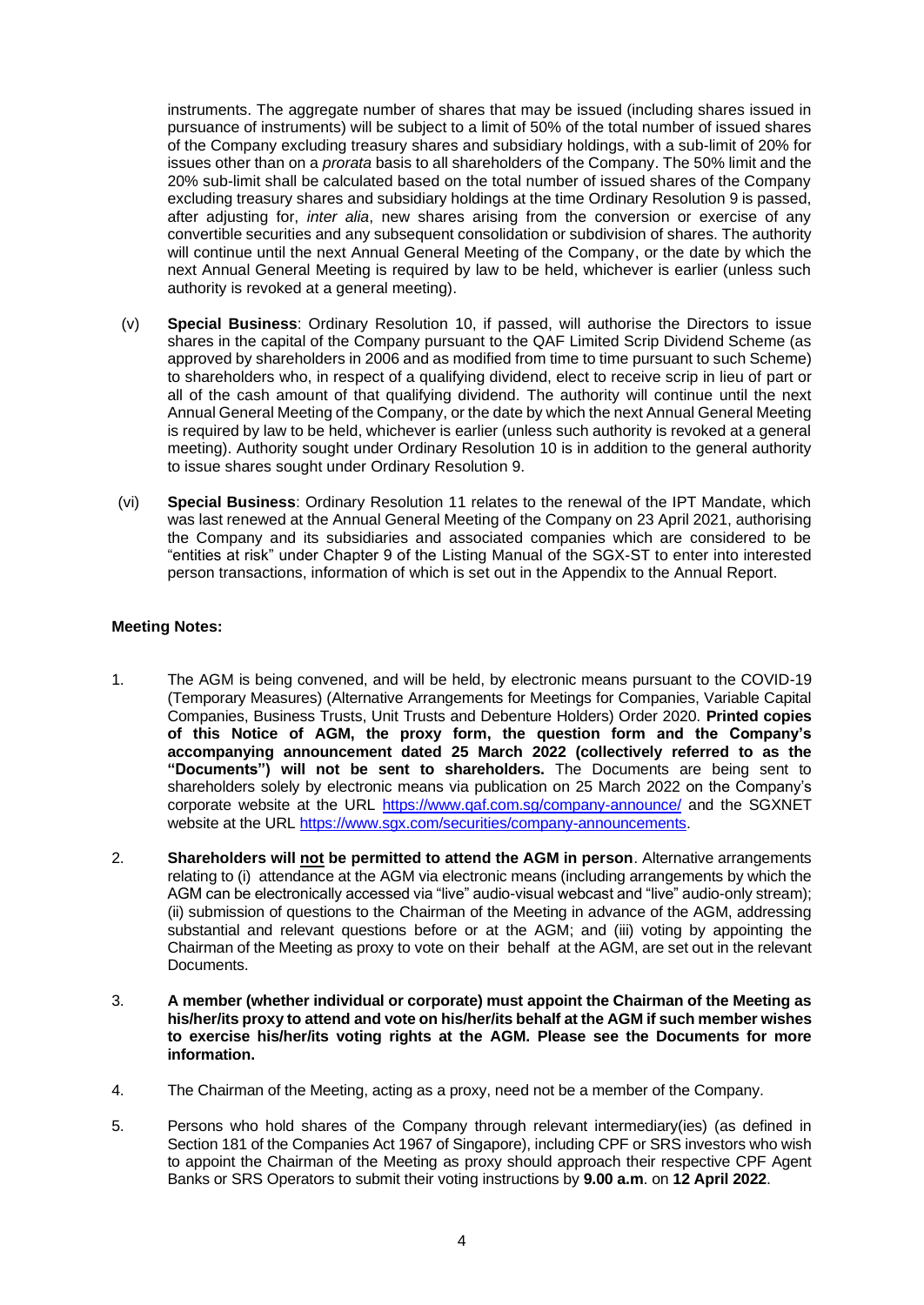- 6. Proxy forms must be submitted as follows:
	- (a) if sent by post, be received by the Company's Share Registrar, Tricor Barbinder Share Registration Services at 80 Robinson Road, #11-02, Singapore 068898; or
	- (b) if sent by email, be received by the Company's Share Registrar at [sg.is.QAFproxy@sg.tricorglobal.com,](mailto:sg.is.QAFproxy@sg.tricorglobal.com)

#### in either case **no later than seventy-two (72) hours before the time appointed for holding the AGM, that is, no later than 11.00 a.m. on 19 April 2022**.

A member who wishes to submit an instrument of proxy must first download, complete and sign the proxy form, before submitting it by post to the address provided above, or before scanning and sending it by email to the email address provided above.

#### **In view of the Covid-19 situation and safe distancing measures (if any) which may make it difficult for members to submit the completed proxy forms by post, members are strongly encouraged to submit completed proxy forms electronically via email.**

- 7. The Company shall be entitled to reject an instrument of proxy which is incomplete, improperly completed, illegible or where the true intentions of the appointor are not ascertainable by the Company from the instructions of the appointor specified on the instrument of proxy (including any related attachment) or as may otherwise be provided under the Company's Constitution. In addition, in the case of shares entered in the Depository Register, the Company may reject an instrument of proxy if the member, being the appointor, is not shown to have shares against his name in the Depository Register as at 72 hours before the time appointed for holding the AGM, as certified by The Central Depository (Pte) Limited to the Company. A Depositor shall not be regarded as a member of the Company entitled to attend the AGM and to speak and vote thereat unless his name appears on the Depository Register 72 hours before the time appointed for the AGM.
- 8. The electronic copy of the FY2021 Annual Report may be accessed as follows:
	- (a) visit the Company's website at [www.qaf.com.sg;](http://www.qaf.com.sg/) and
	- (b) under "**Investor Relations**", click on "**Annual Reports**" and then click on "**Read**" under "2021 Annual Report".

You will need an internet browser and PDF reader to view these documents.

9. This Notice of AGM is to be read in conjunction with the Company's FY2021 Annual Report, the proxy form and the Company's announcement dated 25 March 2022 uploaded on SGXNET accompanying this Notice of AGM. All references to dates and times are to dates and times in Singapore.

### **Personal Data Privacy & Other Matters:**

By attending (via appointment of the Chairman of the Meeting as proxy) the AGM (including any adjournment thereof), submitting an instrument appointing the Chairman of the Meeting as proxy, registering for the AGM and/or submitting questions, a member of the Company:

(i) agrees and consents that the Company, its agents and/or its service provider(s) may collect, use and disclose the personal data, as contained in any communication from or on behalf of the member in relation to the AGM (including but not limited to questions sent in advance of the AGM, pre-registration forms and proxy forms), for purposes of processing, administering, verifying and/or analysis of his/her/its request, proxies and representatives appointed and registration for the webcast/audio feed of the AGM and managing and conducting the AGM, including preparation and compilation of minutes and questions submitted and the answers thereto for disclosure and publication before, at or after (as the case may be) the AGM and/or on SGXNET and the Company's website (including publication of names of the shareholders/ proxies/ representatives asking questions), attendance lists and other documents relating to the AGM, and/or in order for the Company, its agents and/or service provider(s) to comply with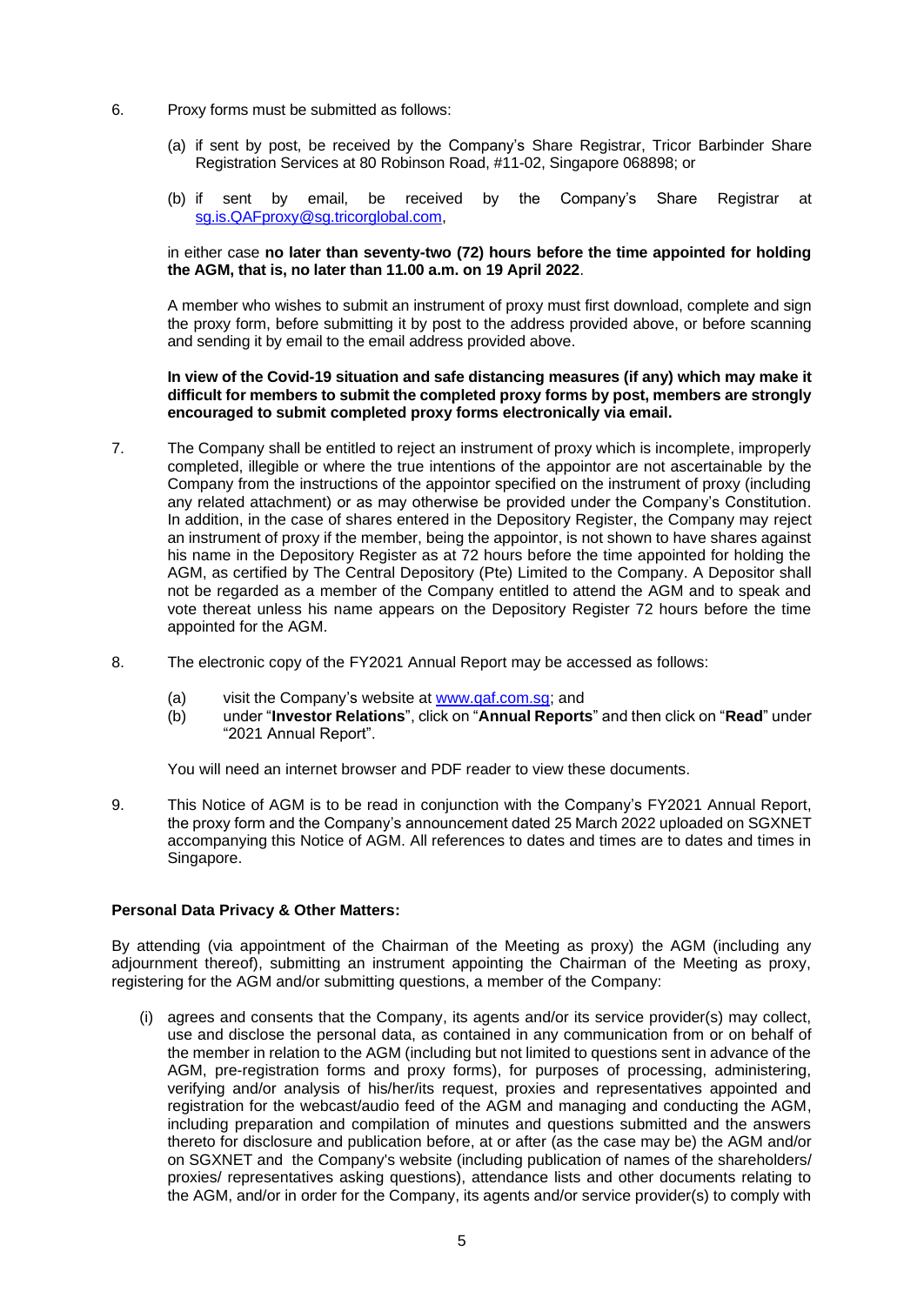any applicable laws, regulations, listing rules including code of corporate governance, takeover rules and guidelines;

- (ii) warrants that all information submitted is true and accurate and, where the member has disclosed the personal data of his/her/its proxy(ies), representative(s) and/or any other party to the Company, its agents or service provider(s), he/she/it has obtained the prior consent of such parties for the collection, use and disclosure of their personal data for the purposes described in (i) above;
- (iii) agrees that he/she/it will indemnify the Company in respect of any penalties, liabilities, claims, demands, losses and damages as a result of his/her/its breach of warranty; and
- (iv) agrees and understands that (a) only authenticated shareholders may observe the AGM, that the sharing of login credentials and any recording, sharing or publication of the AGM proceedings in whatever form are prohibited; and (b) viewing the webcast requires significant amount of data; the Company and its service provider(s) shall not be liable for any issues in accessing the webcast / audio feed due to any connectivity issues or other factors outside their control and, notwithstanding any technical disruptions or failure during the webcast and/or audio feed, voting and all other AGM proceedings will be carried out and such disruptions or failure will not invalidate the AGM proceedings.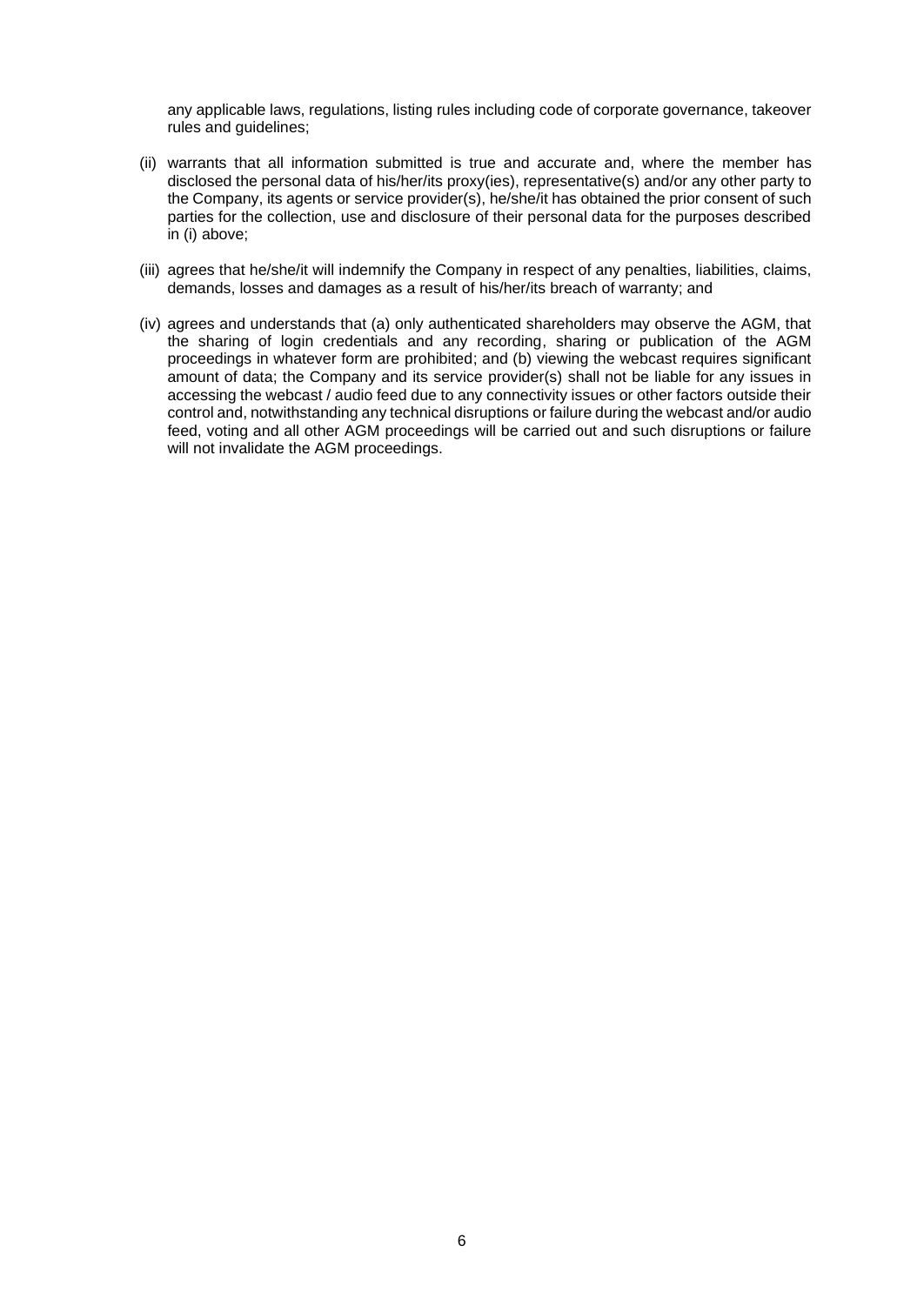| <b>PROXY FORM</b><br><b>Annual General Meeting</b><br>of QAF Limited        | <b>IMPORTANT</b><br>1. All members who wish to vote at the AGM must submit his/her/its proxy form by 11.00 a.m. on 19 April 2022.<br>Please refer to the Notes to this proxy form, overleaf, for more information on the AGM and submission of proxy<br>forms.                                                                                                                                                                 |
|-----------------------------------------------------------------------------|--------------------------------------------------------------------------------------------------------------------------------------------------------------------------------------------------------------------------------------------------------------------------------------------------------------------------------------------------------------------------------------------------------------------------------|
| (Co. Registration No. 195800035D)                                           | 2. Taking into consideration the Covid-19 pandemic situation and restriction orders in Singapore, members will not<br>be able to attend the AGM in person. A member (whether individual or corporate) must appoint the Chairman of                                                                                                                                                                                             |
| This Proxy Form has been made<br>SGXNET<br>available on<br>the<br>and       | the Meeting as his/her/its proxy to attend and vote on his/her/its behalf at the AGM, if such member wishes to<br>exercise his/her/its voting rights at the AGM.                                                                                                                                                                                                                                                               |
| Company's<br>website<br>at<br>https://www.qaf.com.sg/company-<br>announce/. | 3. For CPF/SRS investors who have used their CPF/SRS monies to buy shares in the Company, this Proxy Form is<br>not valid for use and shall be ineffective for all purposes if used or purported to be used by them. CPF/SRS<br>investors who wish to appoint Chairman of the Meeting as proxy should contact their respective Agent Banks/SRS<br>Operators by 9.00 a.m. on 12 April 2022 to submit their voting instructions. |
| A printed copy of this Proxy Form will<br>NOT be dispatched to members.     | 4. By submitting this Proxy Form, the member accepts and agrees to the personal data privacy and other terms set<br>out in section entitled "Personal Data Privacy & Other Matters" of the Notice of AGM dated 25 March 2022.                                                                                                                                                                                                  |
| I/We                                                                        | (Name), NRIC/Passport No./Co. Registration No.<br>ി                                                                                                                                                                                                                                                                                                                                                                            |

#### (Address)

being a member/members of QAF Limited ("**Company**"), hereby appoint **the Chairman of the Meeting** as my/our proxy to vote on my/our behalf at the Annual General Meeting ("**AGM**") of the Company to be held by way of electronic means on 22 April 2022 at 11.00 a.m. (Singapore time) and at any adjournment thereof.

\_\_\_\_\_\_\_\_\_\_\_\_\_\_\_\_\_\_\_\_\_\_\_\_\_\_\_\_\_\_\_\_\_\_\_\_\_\_\_\_\_\_\_\_\_\_\_\_\_\_\_\_\_\_\_\_\_\_\_\_\_\_\_\_\_\_\_\_\_\_\_\_\_\_\_\_\_\_\_\_\_\_\_\_\_\_\_\_\_\_\_\_\_\_\_\_\_\_\_\_\_\_\_

I/We direct my/our proxy to vote for or against or to abstain from voting on the Resolutions to be proposed at the AGM as hereunder indicated. If no specific direction as to voting is given in respect of a resolution, the appointment of the Chairman of the Meeting as my/our proxy for that resolution will be treated as invalid.

| <b>Resolution</b><br>No. | <b>Ordinary Business</b>                                 | No. of Votes<br>For* | No. of Votes<br>Against* | No. of Votes<br>Abstain* |
|--------------------------|----------------------------------------------------------|----------------------|--------------------------|--------------------------|
|                          | Adoption of Directors' Statement and FY2021 audited      |                      |                          |                          |
| 1.                       | financial statements and auditors' report thereon.       |                      |                          |                          |
| 2.                       | Declaration of a final tax-exempt (one tier) dividend of |                      |                          |                          |
|                          | S\$0.04 per share.                                       |                      |                          |                          |
| 3.                       | Re-election of Mr Andree Halim.                          |                      |                          |                          |
| 4.                       | Re-election of Ms Dawn Pamela Lum.                       |                      |                          |                          |
| 5.                       | Re-election of Mr Norman Ip.                             |                      |                          |                          |
| 6.                       | Re-election of Mr Chee Teck Kwong Patrick.               |                      |                          |                          |
| 7 <sub>1</sub>           | Approval of Directors' fees.                             |                      |                          |                          |
| 8.                       | Re-appointment of Ernst & Young LLP as Auditors.         |                      |                          |                          |
|                          | <b>Special Business</b>                                  |                      |                          |                          |
| 9.                       | General mandate for issue of shares.                     |                      |                          |                          |
| 10.                      | Authority to issue shares pursuant to the QAF Limited    |                      |                          |                          |
|                          | Scrip Dividend Scheme.                                   |                      |                          |                          |
| 11.                      | Renewal of IPT Mandate.                                  |                      |                          |                          |

\*Voting will be conducted by poll. If you wish to exercise all your votes "For" or "Against" or to "Abstain" from voting on the relevant resolution, please tick (√) in the relevant box provided above. Alternatively, if you wish to exercise your votes in a combination of "For", "Against" and "Abstain" on the relevant resolution, please indicate the number of shares in the relevant boxes provided above.

Signed this \_\_\_\_\_\_\_\_ day of \_\_\_\_\_\_\_\_\_\_\_\_\_\_\_ 2022 by:

| <b>Total Number of Shares in:</b> | No. of Shares |
|-----------------------------------|---------------|
| (a) CDP Register                  |               |
| (b) Register of Members           |               |

Signature of member(s)/Corporation's Common Seal

#### **IMPORTANT: PLEASE READ NOTES OVERLEAF**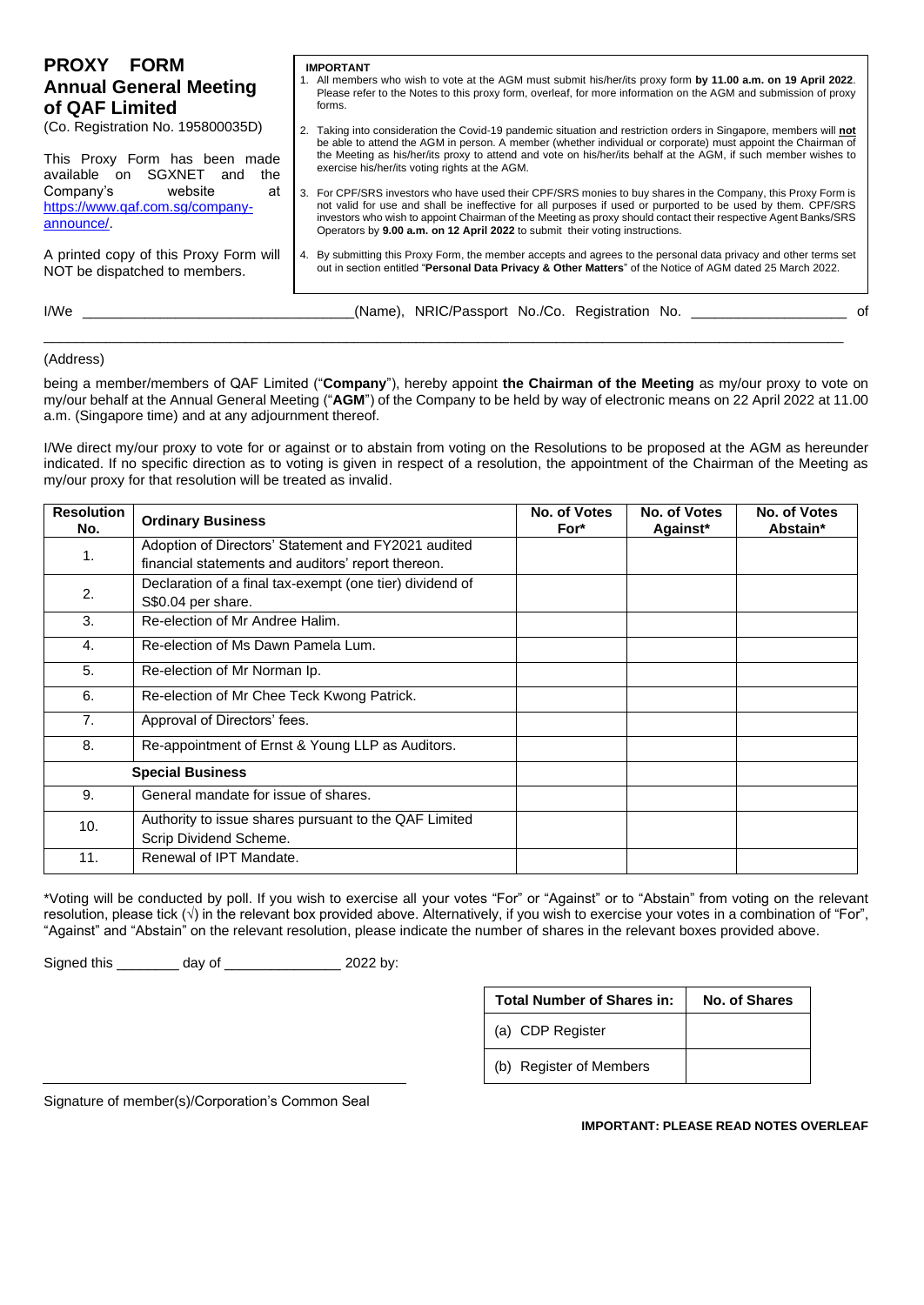## **QAF Limited c/o Tricor Barbinder Share Registration Services 80 Robinson Road #11-02 Singapore 068898**

#### **Notes:**

*First fold here*

- 1. **Members will not be permitted to attend the AGM in person**. A member (whether individual or corporate) shall appoint the Chairman of the Meeting as his/her/its proxy to attend and vote on his/her/its behalf at the AGM, if such member wishes to exercise his/her/its voting rights at the AGM. In appointing the Chairman of the Meeting as proxy, a member (whether individual or corporate) must give specific instructions for each resolution as to voting, or abstentions from voting, in the instrument of proxy. If no specific direction as to voting is given in respect of a resolution, the appointment of the Chairman of the Meeting as his/her/its proxy for that resolution will be **treated as invalid**.
- 2. Please insert the total number of shares in the Company which you hold. If you have shares entered against your name in the Depository Register (as defined in Section 81SF of the Securities and Futures Act 2001 of Singapore), you should insert that number. If you have shares registered in your name in the Register of Members of the Company, you should insert that number. If you have shares entered against your name in the Depository Register and shares registered in your name in the Register of Members, you should insert the aggregate number. If no number is inserted, this instrument of proxy will be deemed to relate to all the shares held by you.
- 3. Persons who hold shares of the Company through relevant intermediary(ies) (as defined in Section 181 of the Companies Act 1967 of Singapore), including CPF or SRS investors who wish to appoint the Chairman of the Meeting as proxy should approach their respective CPF Agent Banks or SRS Operators to submit their voting instructions by **9.00 a.m. on 12 April 2022.**
- 4. The Chairman of the Meeting, acting as a proxy, need not be a member of the Company.
- 5. This instrument of proxy must be submitted as follows:
	- (a) if sent by post, be received by the Company's Share Registrar, Tricor Barbinder Share Registration Services, at 80 Robinson Road, #11-02, Singapore 068898; or
	- (b) if sent by email, be received by the Company's Share Registrar a[t sg.is.QAFproxy@sg.tricorglobal.com,](mailto:sg.is.QAFproxy@sg.tricorglobal.com)

in either case no later than seventy-two (72) hours before the time appointed for holding the AGM, that is, **no later than 11.00 a.m. on 19 April 2022**.

**Members are strongly encouraged to submit completed proxy forms electronically via email.**

#### *Second fold here*

- 6. This instrument of proxy must, in the case of an individual, be signed by the appointor or his attorney duly authorised in writing. In the case of a corporation, this instrument of proxy must be executed under its common seal or executed as a deed in accordance with the Companies Act 1967 of Singapore or signed on its behalf by its attorney or duly authorised officer.
- 7. Where this instrument of proxy is signed on behalf of the appointor by an attorney, the power of attorney or other authority (or a duly certified copy thereof) must (failing previous registration with the Company) be lodged with the instrument of proxy, failing which the instrument of proxy may be treated as invalid.
- 8. A corporation which is a member of the Company may authorise by resolution of its directors or other governing body such person as it thinks fit to act as its representative at the AGM in accordance with Section 179 of the Companies Act 1967 of Singapore.
- 9. The Company shall be entitled to reject an instrument of proxy which is incomplete, improperly completed, illegible or where the true intentions of the appointor are not ascertainable by the Company from the instructions of the appointor specified on the instrument of proxy (including any related attachment) or as may otherwise be provided under the Company's Constitution. In addition, in the case of shares entered in the Depository Register, the Company may reject an instrument of proxy if the member, being the appointor, is not shown to have shares against his name in the Depository Register as at 72 hours before the time appointed for holding the AGM, as certified by The Central Depository (Pte) Limited to the Company. A Depositor shall not be regarded as a member of the Company entitled to attend the AGM and to speak and vote thereat unless his name appears on the Depository Register 72 hours before the time appointed for the AGM.
- 10. This Proxy Form is to be read in conjunction with the Notice of AGM of the Company and the Company's announcement dated 25 March 2022.
- 11. All references to dates and times in this Proxy Form are to Singapore dates and times.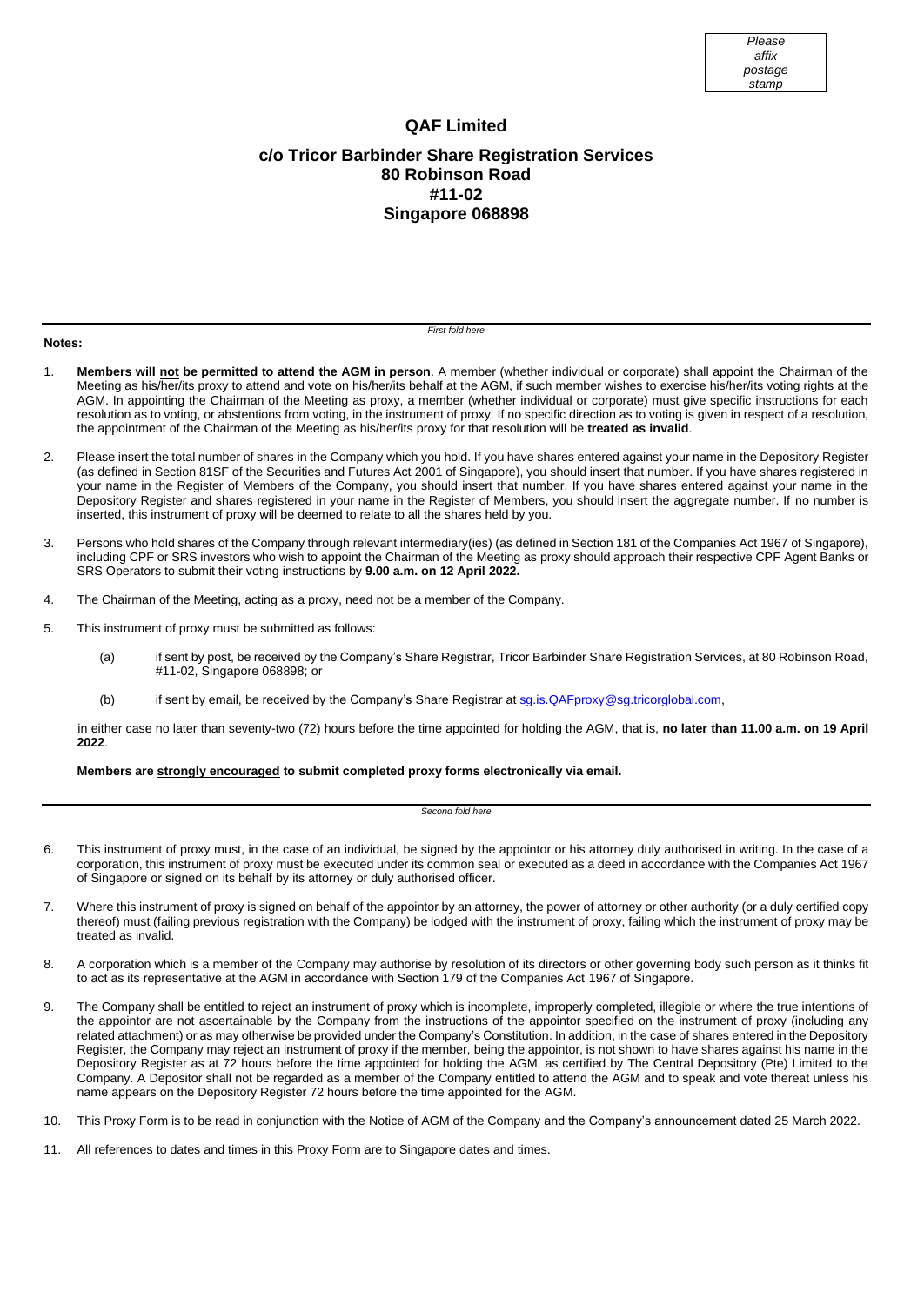## **QAF Limited**

Incorporated in the Republic of Singapore (Co. Registration No. 195800035D)

Event: QAF Limited Annual General Meeting Date: 22 April 2022 Time: 11.00 a.m.

#### **IMPORTANT**

- 1. The Annual General Meeting ("**AGM**") of QAF Limited (the "**Company**") is being convened, and will be held, by electronic means pursuant to the COVID-19 (Temporary Measures) (Alternative Arrangements for Meetings for Companies, Variable Capital Companies, Business Trusts, Unit Trusts and Debenture Holders) Order 2020 in Singapore.
- 2. **Members will not be able to ask questions during the "live" audio-visual webcast and/or "live" audio-only feed of the AGM. As such, Members who wish to submit questions must do so in advance of the AGM.** Members must either:
	- a. complete and submit this Question Form by email t[o AGM2022qns@qaf.com.sg](mailto:AGM2021qns@qaf.com.sg) **by 11.00 a.m. on 8 April 2022**;
	- b. submit their questions, when submitting the pre-registration form, at<https://online.meetings.vision/qaf-agm-registration> **by 11.00 a.m. on 8 April 2022**; or
	- c. complete this Question Form and submit it by post to QAF Limited at 150 South Bridge Road, #09-03 Fook Hai Building, Singapore 058727. Such Question Form must be received **by 11.00 a.m. on 8 April 2021.**

A member who wishes to submit questions via email must first download this question form, complete and sign the question form, before scanning and sending to the email address provided above.

3. Incomplete or improperly completed Question Forms will not be processed.

Please complete all fields below:

| Full Name of Individual / Corporate Shareholder<br>per CDP / CPF / SRS Records                   |  |
|--------------------------------------------------------------------------------------------------|--|
| NRIC / FIN / Passport No. of Individual<br>Shareholder / Company Registration No.                |  |
| (For Corporate Shareholders only)<br>Full Name of Corporate Representative*                      |  |
| (For Corporate Shareholders only)<br>NRIC / FIN / Passport No. of Corporate<br>Representative    |  |
| <b>Email Address</b>                                                                             |  |
| Manner in which shares are held (e.g. via CDP,<br>CPF, SRS or through a Depository Agent)        |  |
| (For shareholders holding shares through a<br>Depository Agent only)<br>Name of Depository Agent |  |

\**For Corporate Representatives who have not previously provided the requisite evidence of their authority to act as Corporate Representative, please email such authority t[o sg.is.QAFproxy@sg.tricorglobal.com.](mailto:sg.is.QAFproxy@sg.tricorglobal.com)* 

Questions:

*Note: Questions should be related to the resolutions to be tabled at the AGM. Please refer to the summary table at page 2 for the number of the relevant resolution. Please include additional pages as necessary.*

Question 1 **In relation to Resolution No. Contract to Resolution No. In relation to Resolution No.** 

Question 2 **In relation 2** In relation to Resolution No.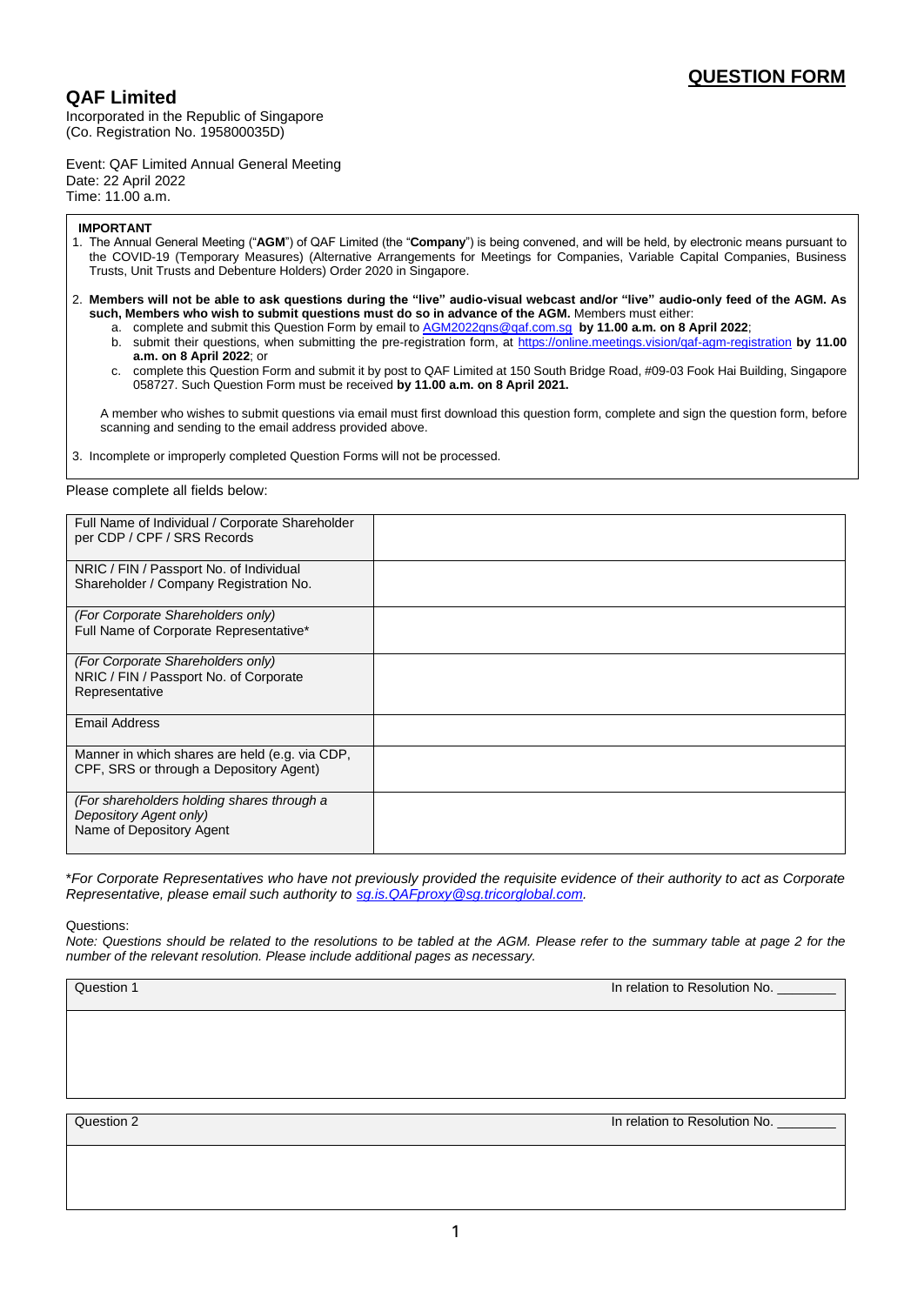| <b>Summary of Resolutions</b> |                                                                                                        |  |  |  |
|-------------------------------|--------------------------------------------------------------------------------------------------------|--|--|--|
| <b>Resolution No.</b>         | <b>Ordinary Business</b>                                                                               |  |  |  |
| 1.                            | Adoption of Directors' Statement and FY2021 audited financial statements and auditors' report thereon. |  |  |  |
| 2.                            | Declaration of a final tax-exempt (one tier) dividend of S\$0.04 per share.                            |  |  |  |
| 3.                            | Re-election of Mr Andree Halim.                                                                        |  |  |  |
| 4.                            | Re-election of Ms Dawn Pamela Lum                                                                      |  |  |  |
| 5.                            | Re-election of Mr Norman Ip.                                                                           |  |  |  |
| 6.                            | Re-election of Mr Chee Teck Kwong Patrick.                                                             |  |  |  |
| 7 <sub>1</sub>                | Approval of Directors' fees.                                                                           |  |  |  |
| 8.                            | Re-appointment of Ernst & Young LLP as Auditors.                                                       |  |  |  |
|                               | <b>Special Business</b>                                                                                |  |  |  |
| 9.                            | General mandate for issue of shares.                                                                   |  |  |  |
| 10.                           | Authority to issue shares pursuant to the QAF Limited Scrip Dividend Scheme.                           |  |  |  |
| 11.                           | Renewal of IPT Mandate.                                                                                |  |  |  |

By completing and submitting this Question Form, I/we:

- (i) agree and consent that the Company, its agents and/or its service provider(s) may collect, use and disclose the personal data, as contained in this submitted Question Form, for purposes of processing, administering, verifying and/or analysis of such Form and its contents, managing and conducting the AGM (including any adjournment thereof), including preparation and compilation of minutes and questions submitted and the answers thereto for disclosure and publication before, at or after (as the case may be) the AGM and/or on SGXNET and the Company's website (including publication of names of the shareholders/proxies/representatives asking questions), attendance lists and other documents relating to the AGM, and/or in order for the Company, its agents and/or service provider(s) to comply with any applicable laws, regulations, listing rules including code of corporate governance, takeover rules and guidelines and for such other purposes as may be set out in the Notice of AGM dated 25 March 2022;
- (ii) warrant that all information submitted is true and accurate and, where I/we have disclosed the personal data of my/our proxy(ies), representative(s) and/or any other party to the Company, its agents or service provider(s), I/we have obtained the prior consent of such parties for the collection, use and disclosure of their personal data for the purposes described in (i) above;
- (iii) agree that I/we will indemnify the Company in respect of any penalties, liabilities, claims, demands, losses and damages as a result of my/our breach of warranty; and
- (iv) agree and understand that (a) only authenticated shareholders may observe the AGM, that the sharing of login credentials and any recording or publication of the AGM proceedings in whatever form are prohibited; and (b) viewing the webcast requires significant amount of data; the Company and its service provider(s) shall not be liable for any issues in accessing the webcast / audio feed due to any connectivity issues or other factors outside their control and, notwithstanding any technical disruptions or failure during the webcast and/or audio feed, voting and all other AGM proceedings will be carried out and such disruptions or failure will not invalidate the AGM proceedings.

Signed this \_\_\_\_\_\_\_\_ day of \_\_\_\_\_\_\_\_\_\_\_\_\_\_\_ 2022 by:

Signature of Member(s) / Common Seal of Corporate Shareholder

#### **Notes:**

- 1. The Company will publish responses to substantial and relevant questions received in accordance with the requirements in this Question Form and the Company's announcement dated 25 March 2022, on the Company's website and on SGXNET at least 48 hours prior to 11.00 a.m. 19 April 2022. The Company will also publish the minutes of the AGM on its corporate website and on SGXNET, and the minutes may include the responses to such questions. The Company may in each case publish the names of the members/ proxies/representatives submitting the questions.
- 2. This Question Form is to be read in conjunction with the Notice of AGM of the Company and the Company's announcement both dated 25 March 2022.
- 3. All references to dates and times in this Question Form are to Singapore dates and times.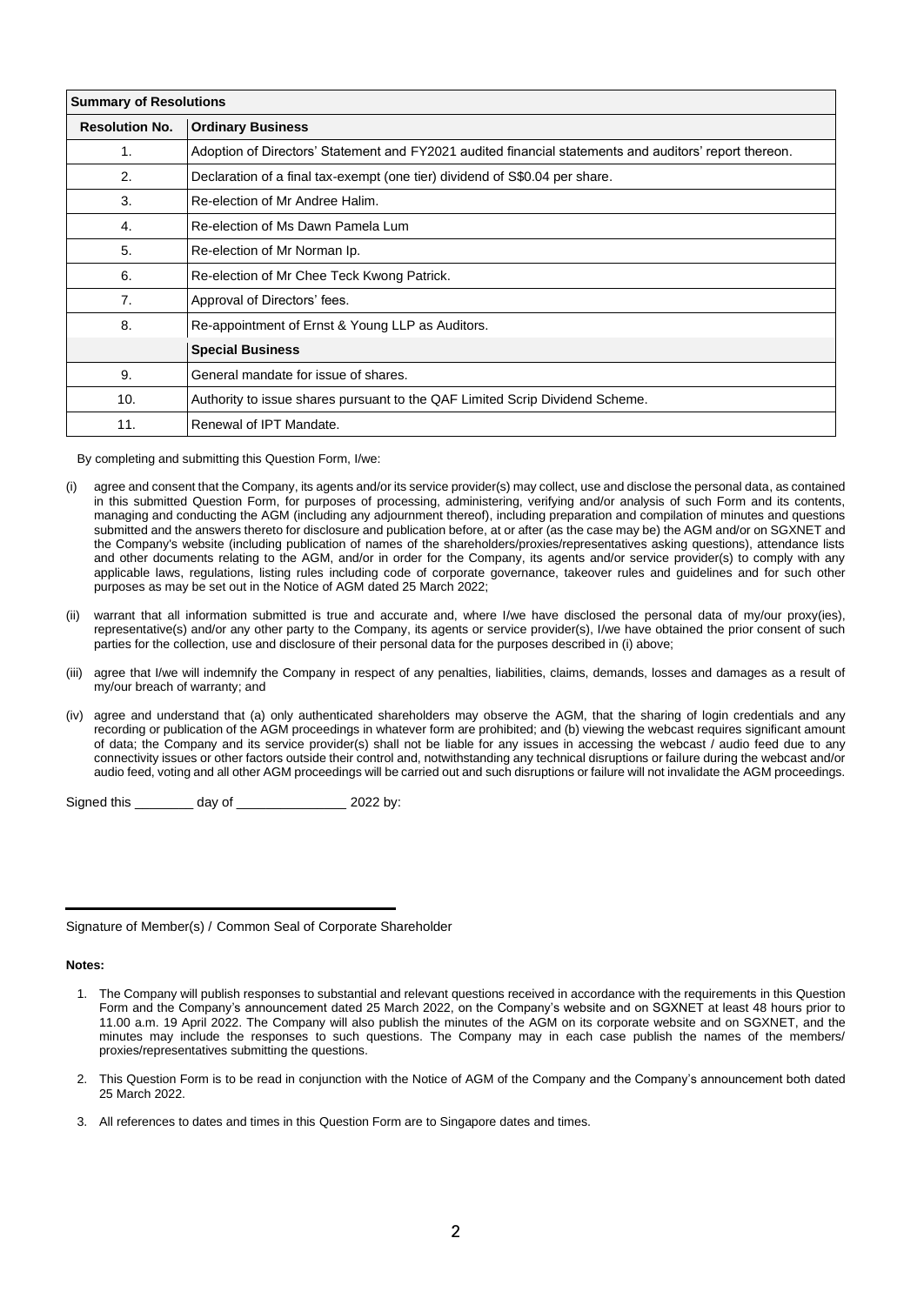### **QAF LIMITED**

Company Registration No. 195800035D (Incorporated in the Republic of Singapore)

#### **ANNUAL GENERAL MEETING TO BE HELD ON 22 APRIL 2022**

- 1. **Introduction**: QAF Limited ("**QAF**" or the "**Company**") refers to its Company's Notice of AGM dated 25 March 2022 ("**Notice of AGM**") with respect to its Annual General Meeting ("**AGM**").
- 2. **Date, time and conduct of AGM**: Pursuant to the COVID-19 (Temporary Measures) Act 2020 of Singapore and COVID-19 (Temporary Measures) (Alternative Arrangements for Meetings for Companies, Variable Capital Companies, Business Trusts, Unit Trusts and Debenture Holders) Order 2020, the Company's AGM will be convened and held by way of electronic means on Friday, **22 April 2022** at **11.00 a.m.** (Singapore time).

Representatives of the Board of Directors will conduct the AGM proceedings.

- 3. **Notice of AGM, proxy form and question form**: The Notice of AGM, as well as proxy form and question form, are being sent to shareholders solely by electronic means via publication today on the Company's corporate website and on SGXNET. These documents may be accessed at the Company's corporate website at the URL<https://www.qaf.com.sg/company-announce/> and the SGXNET website at the URL [https://www.sgx.com/securities/company-announcements.](https://www.sgx.com/securities/company-announcements) Printed copies of the documents will not be sent to shareholders. Please refer to paragraph 8 below for more information.
- 4. **No personal attendance at the AGM**: **Shareholders will not be permitted to attend the AGM in person**.
- 5. **Participation at the AGM electronically**: Shareholders may participate at the AGM by:
	- (a) observing and/or listening to the AGM proceedings via live audio-visual webcast and/or live audio-only stream;
	- (b) submitting questions, if any, in advance of the AGM; and
	- (c) appointing the Chairman of the Meeting as proxy to attend and vote on their behalf at the AGM.

The steps for pre-registration, submission of questions and voting at the AGM are set out in paragraph 9 below and the **Appendix** to this announcement.

- 6. **Shareholders must submit proxy forms in order to cast their votes**: Shareholders must give the Chairman of the Meeting as their proxy specific instructions as to voting, or abstention from voting, in respect of each resolution in the proxy form. If no specific direction as to voting is given in respect of a resolution, the appointment of the Chairman of the Meeting as the relevant Shareholder's proxy for that resolution will be treated as invalid.
- 7. **Investors who hold shares through relevant intermediaries**: Investors who hold shares through relevant intermediaries (as defined in section 181 of the Companies Act 1967 of Singapore, including CPF and SRS investors (collectively "**Investors**"), and who wish to (a) observe and/or listen to the AGM proceedings via live audio-visual webcast and/or live audio-only stream; (b) submit questions in advance of the AGM; and/or (c) appoint the Chairman of the Meeting as proxy to vote at the AGM in respect of such shares, **should contact the relevant intermediary** (which would include, in the case of CPF and SRS investors, their respective CPF Agent Banks and SRS Operators) through which they hold such shares **by Tuesday, 12 April**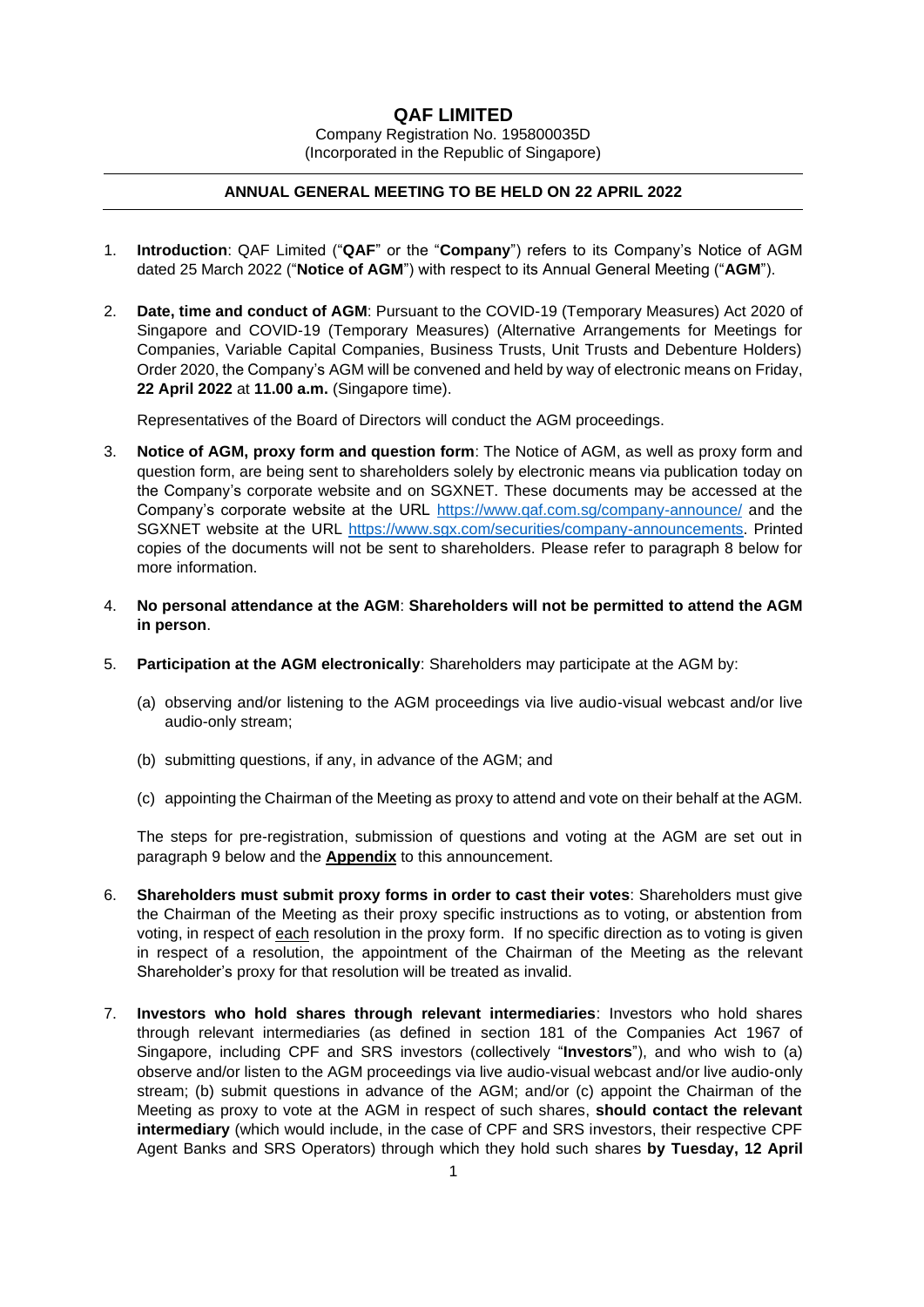**2022, 9.00 a.m.** in order to make the necessary arrangements for voting, observing and/or listening to the AGM proceedings.

8. **FY2021 Annual Report and Appendix**: QAF's Annual Report for the financial year ended 31 December 2021 ("**FY2021 Annual Report**"), including the Appendix in relation to the proposed renewal of the Interested Persons Transactions general mandate, have been published on SGXNET and the Investor Relations page of QAF's corporate website.

You may access the electronic copy of the FY2021 Annual Report as follows:

- (a) visit QAF's website at [www.qaf.com.sg;](http://www.qaf.com.sg/) and
- (b) under "**Investor Relations**", click on "**Annual Reports**" and then click on "**Read**" under "2021 Annual Report".

You will need an internet browser and PDF reader to view these documents.

9. **Key dates/deadlines**: In summary, the key dates/deadlines which shareholders should take note of are set out in the table below (which is to be read in conjunction with the Appendix to this Announcement):

| <b>Key dates</b>                                                 | <b>Action</b>                                                                                                                                                                                                                                                                                                                                                                          |  |  |
|------------------------------------------------------------------|----------------------------------------------------------------------------------------------------------------------------------------------------------------------------------------------------------------------------------------------------------------------------------------------------------------------------------------------------------------------------------------|--|--|
| 11.00 a.m.<br>(Singapore time)<br>on 8 April 2022                | Deadline for Shareholders to submit their questions in advance.                                                                                                                                                                                                                                                                                                                        |  |  |
| (Friday)                                                         |                                                                                                                                                                                                                                                                                                                                                                                        |  |  |
| 9.00 a.m.<br>(Singapore time)<br>on 12 April 2022<br>(Tuesday)   | Deadline for CPF or SRS Investors who wish to appoint the Chairman of the<br>Meeting as proxy to approach their respective CPF Agent Banks or SRS<br>Operators to submit their voting instructions and/or to register to observe<br>and/or listen to AGM proceedings.                                                                                                                  |  |  |
| 11.00 a.m.<br>(Singapore time)<br>on 19 April 2022<br>(Tuesday)  | Deadline for shareholders to:<br>pre-register at https://online.meetings.vision/qaf-agm-registration<br>for<br>$\bullet$<br>audio-visual webcast/live<br>audio-only stream<br>of the AGM<br>live<br>proceedings; and<br>submit proxy forms.<br>$\bullet$                                                                                                                               |  |  |
| 11.00 a.m.<br>(Singapore time)<br>on 21 April 2022<br>(Thursday) | Authenticated shareholders will receive an email which will contain user ID<br>and log-in details, as well as the link to access the live audio-visual webcast<br>and a toll-free telephone number to access the live audio-only stream of the<br>AGM proceedings (the "Confirmation Email").                                                                                          |  |  |
|                                                                  | Shareholders who do not receive the Confirmation Email by 11.00 a.m. on<br>21 April 2022, but have registered by the 11.00 a.m., 19 April 2022 deadline<br>should contact our Share Registrar, Tricor Barbinder Share Registration<br>Services (a division of Tricor Singapore Pte. Ltd.) at +65 6236 3550 or +65<br>6236 3555 (Mondays to Fridays, excluding public holidays, between |  |  |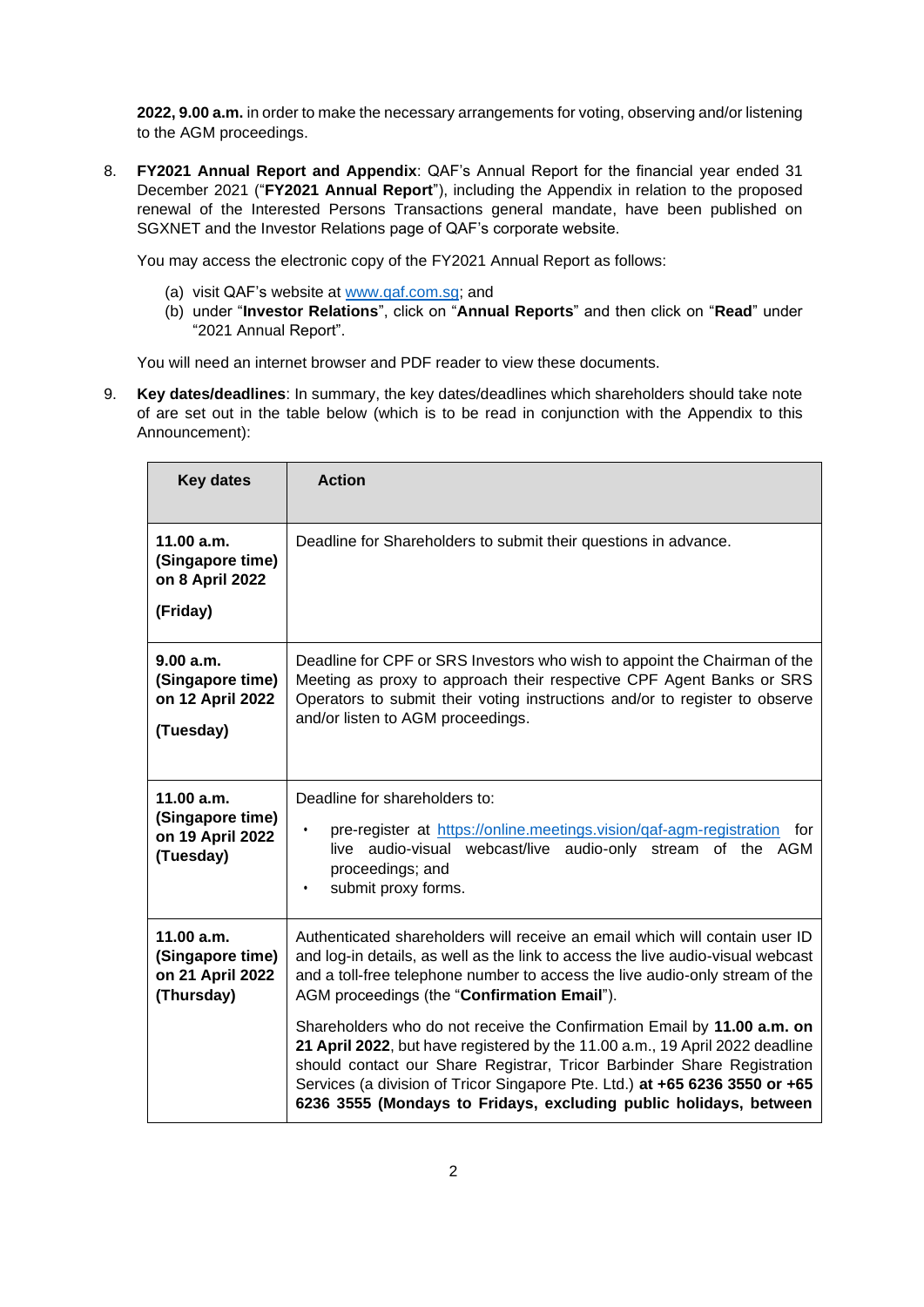|                                                                | 9.00 | a.m.<br>sg.is.QAFproxy@sg.tricorglobal.com.                                                                                                                             | and | 5.00 | p.m.) | or | via | email | at |
|----------------------------------------------------------------|------|-------------------------------------------------------------------------------------------------------------------------------------------------------------------------|-----|------|-------|----|-----|-------|----|
| Date & Time of<br><b>AGM</b>                                   |      | Click on the link in the Confirmation Email and enter the user ID to<br>access the live audio-visual webcast of the AGM proceedings; or                                 |     |      |       |    |     |       |    |
| 11.00 a.m.<br>(Singapore time)<br>on 22 April 2022<br>(Friday) |      | Call the toll-free telephone number in the Confirmation Email and, when<br>prompted, enter the password to access the live audio-only stream of<br>the AGM proceedings. |     |      |       |    |     |       |    |

10. **Important reminder**: Owing to the constantly evolving Covid-19 situation, the Company may be required to change its arrangements for the AGM at short notice. Shareholders should check the<br>Company Announcements page of QAF's corporate website at the URL page of QAF's corporate website at the URL <https://www.qaf.com.sg/company-announce/> or the SGXNET website at the URL <https://www.sgx.com/securities/company-announcements> for updates, if any, on the AGM.

By Order of the Board

Serene Yeo Company Secretary

25 March 2022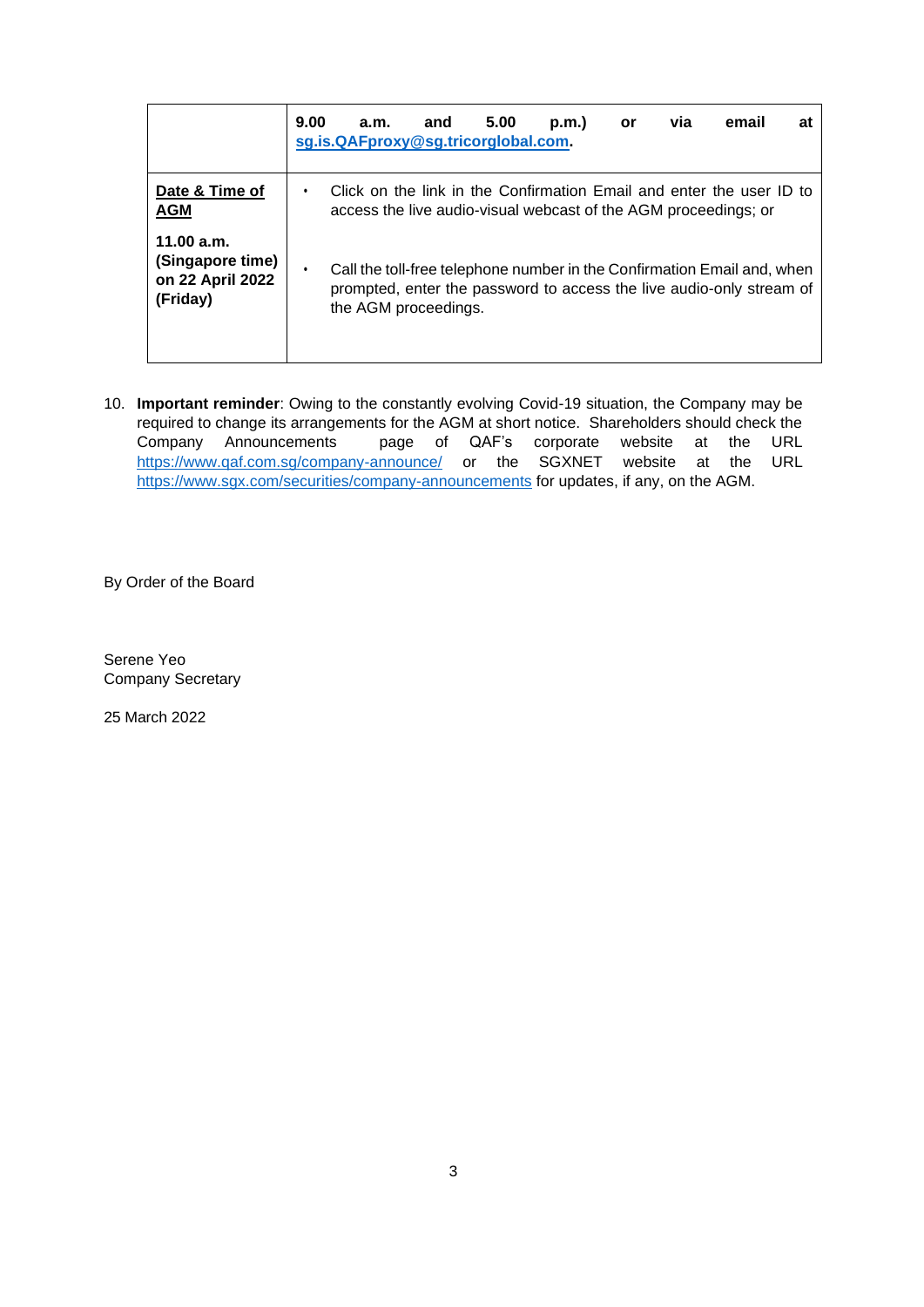### **APPENDIX**

### **Steps for pre-registration, pre-submission of questions and voting at the AGM:**

Shareholders will be able to observe and/or listen to the AGM proceedings through a live audio-video webcast and/or live audio-only stream, submit questions in advance of the AGM and vote by appointing the Chairman of the Meeting as proxy.

To do so, they will need to complete the following steps:

(All references to dates and times are to Singapore dates and times.)

| No. | <b>Steps</b>                          | <b>Details</b>                                                                                                                                                                                                                                                                                                                                                                                                                                                        |  |  |  |
|-----|---------------------------------------|-----------------------------------------------------------------------------------------------------------------------------------------------------------------------------------------------------------------------------------------------------------------------------------------------------------------------------------------------------------------------------------------------------------------------------------------------------------------------|--|--|--|
| 1.  | <b>Pre-registration</b>               | Shareholders must pre-register at the pre-registration website at<br>https://online.meetings.vision/qaf-agm-registration from today, 25<br>March 2022, till 11.00 a.m. on 19 April 2022 to enable the Company<br>to verify their status as shareholders.                                                                                                                                                                                                              |  |  |  |
|     |                                       | Shareholders are encouraged to opt for the webcast option due to<br>system limitations of the audio-only feed option.                                                                                                                                                                                                                                                                                                                                                 |  |  |  |
|     |                                       | Following the verification, authenticated shareholders will receive an<br>email by 11.00 a.m. on 21 April 2022. The email will contain user ID<br>and log-in details, as well as the link to access the live audio-visual<br>webcast and a toll-free telephone number to access the live audio-only<br>stream of the AGM proceedings.                                                                                                                                 |  |  |  |
|     |                                       | Shareholders who do not receive an email by 11.00 a.m. on 21 April<br>2022, but have registered by the 11.00 a.m., 19 April 2022 deadline<br>should contact the Company's Share Registrar, Tricor Barbinder<br>Share Registration Services (a division of Tricor Singapore Pte. Ltd.)<br>at +65 6236 3550 or +65 6236 3555 (Mondays to Fridays, excluding<br>public holidays, between 9.00 a.m. and 5.00 p.m.) or via email at<br>sg.is.QAFproxy@sg.tricorglobal.com. |  |  |  |
|     |                                       | The sharing of login credentials and the recording, sharing or<br>publication of AGM proceedings in whatever form<br>by<br>shareholders and their proxies and<br>representatives<br>are<br>prohibited.                                                                                                                                                                                                                                                                |  |  |  |
| 2.  | <b>Submit questions</b><br>in advance | Shareholders will not be able to ask questions at the AGM "live"<br>during the webcast or audio-stream. It is therefore important that<br>shareholders pre-register and submit their questions in advance<br>of the AGM.                                                                                                                                                                                                                                              |  |  |  |
|     |                                       | Submission of questions: Shareholders may submit questions<br>related to the resolutions to be tabled for approval at the AGM to the<br>Chairman of the Meeting, in advance of the AGM, in the following<br>manner:                                                                                                                                                                                                                                                   |  |  |  |
|     |                                       | (a) Via pre-registration website: Shareholders who pre-register<br>to observe and/or listen to the AGM proceedings may submit<br>questions via the pre-registration website<br>their<br>at<br>https://online.meetings.vision/qaf-agm-registration by 11.00                                                                                                                                                                                                            |  |  |  |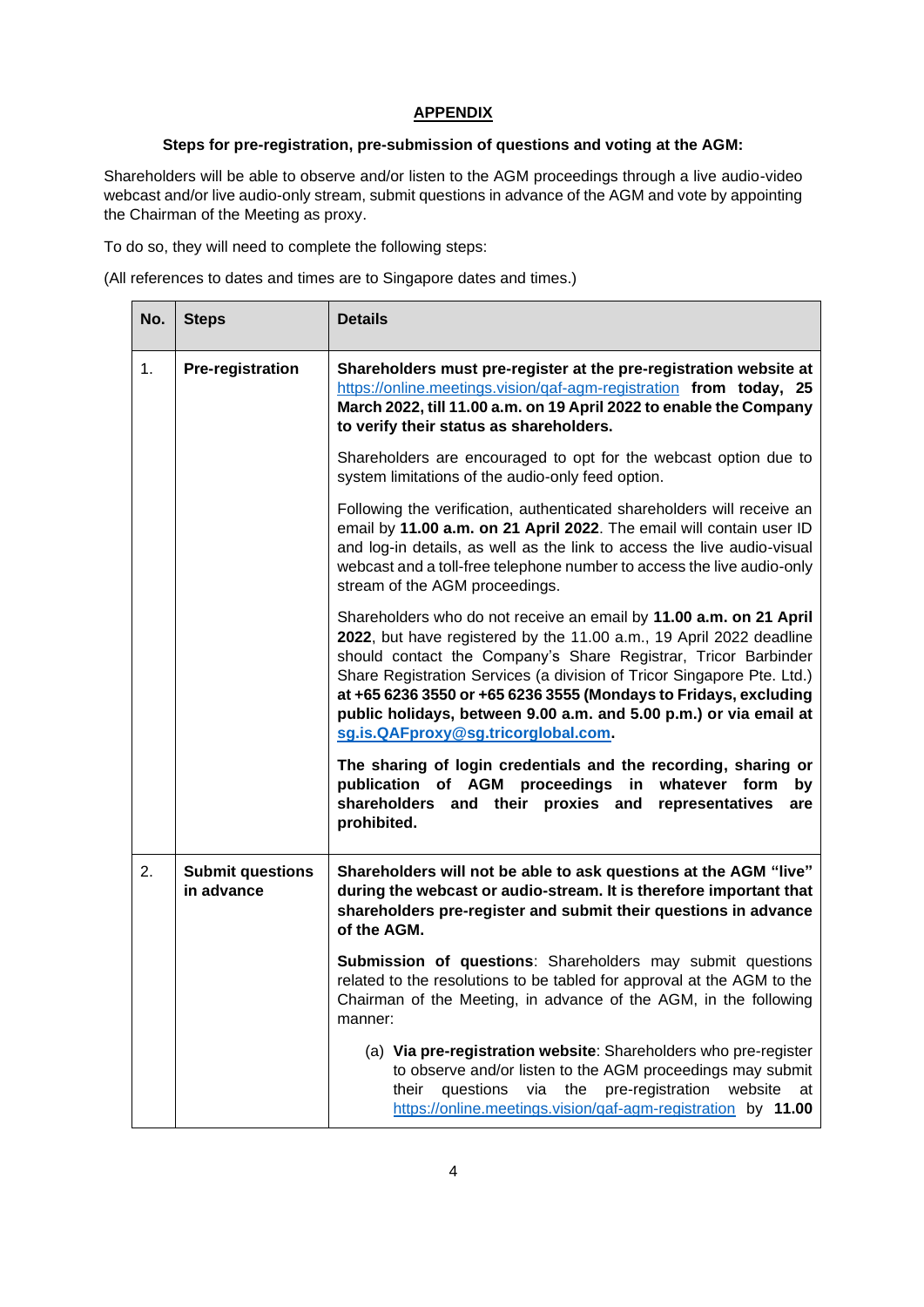| No. | <b>Steps</b> | <b>Details</b>                                                                                                                                                                                                                                                                                                                                                                                                                                                                                                                                                                                                                                                                                                       |
|-----|--------------|----------------------------------------------------------------------------------------------------------------------------------------------------------------------------------------------------------------------------------------------------------------------------------------------------------------------------------------------------------------------------------------------------------------------------------------------------------------------------------------------------------------------------------------------------------------------------------------------------------------------------------------------------------------------------------------------------------------------|
|     |              | a.m., 8 April 2022. Shareholders who pre-register after 11.00<br>a.m., 8 April 2022 will not have their questions processed.                                                                                                                                                                                                                                                                                                                                                                                                                                                                                                                                                                                         |
|     |              | (b) Via email: Shareholders may submit their questions by<br>the<br>question<br>form<br>completing<br>accompanying<br>this<br>announcement and emailing the completed question form to<br>AGM2022qns@qaf.com.sq.                                                                                                                                                                                                                                                                                                                                                                                                                                                                                                     |
|     |              | (c) Via post: Shareholders may also submit their questions by<br>completing<br>the<br>question<br>form<br>accompanying<br>this<br>announcement and posting the completed question form to<br>QAF Limited at 150 South Bridge Road, #09-03 Fook Hai<br>Building, Singapore 058727.                                                                                                                                                                                                                                                                                                                                                                                                                                    |
|     |              | Whether questions are submitted by (a), (b) or (c), the Company will<br>require the following details when questions are submitted:                                                                                                                                                                                                                                                                                                                                                                                                                                                                                                                                                                                  |
|     |              | full name of individual/ corporate shareholder and, in<br>$\bullet$<br>the case of corporate shareholder, full name of its<br>corporate representative;                                                                                                                                                                                                                                                                                                                                                                                                                                                                                                                                                              |
|     |              | email address:                                                                                                                                                                                                                                                                                                                                                                                                                                                                                                                                                                                                                                                                                                       |
|     |              | NRIC/passport number of individual shareholder/<br>$\bullet$<br>corporate representative; and                                                                                                                                                                                                                                                                                                                                                                                                                                                                                                                                                                                                                        |
|     |              | the manner in which shares in QAF are held (e.g.,<br>via CDP, CPF or SRS).                                                                                                                                                                                                                                                                                                                                                                                                                                                                                                                                                                                                                                           |
|     |              | Deadline to submit questions, whether by (a), (b) or (c): All<br>questions must be submitted and received by 11.00 a.m. on 8 April<br>2022.                                                                                                                                                                                                                                                                                                                                                                                                                                                                                                                                                                          |
|     |              | Collection, use and disclosure of personal data: The personal data<br>of shareholders, Investors, proxies and/or representatives may be<br>collected, used and disclosed for purposes of, inter alia, verification<br>and record of the questions asked, including as part of a summary of<br>questions submitted which may be disclosed and published by the<br>Company during the AGM and/or posted on the Company's website<br>and SGXNET, and recorded in the minutes of the AGM. Please refer<br>to the Notice of AGM. Consent will be required for the collection, use<br>and disclosure of personal data during the pre-registration process<br>and when submitting proxy forms and questions to the Company. |
|     |              | Reponses to questions: We will publish our responses to substantial<br>and relevant questions from shareholders and, if applicable, Investors<br>received in accordance with the relevant requirements herein, on our<br>corporate website and on SGXNET at least 48 hours prior to 11.00<br>a.m., 19 April 2022.                                                                                                                                                                                                                                                                                                                                                                                                    |
|     |              | Minutes of AGM: We will publish the minutes of the AGM on our<br>corporate website and on SGXNET, and the minutes may include the<br>responses to substantial and relevant questions from shareholders                                                                                                                                                                                                                                                                                                                                                                                                                                                                                                               |